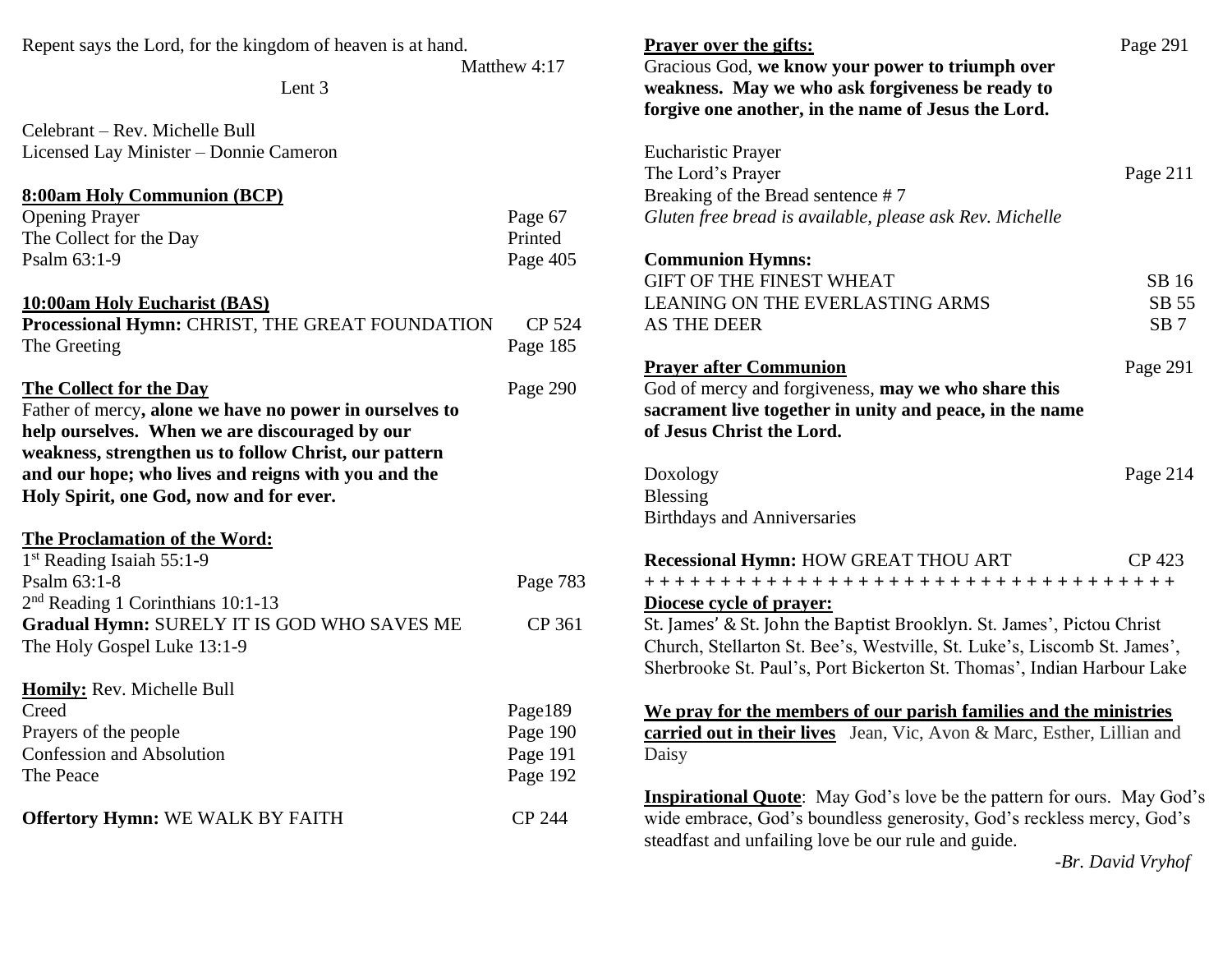## **Readings for next week March 27**

1st Reading Joshua 5:9-12 Psalm 32 2nd Reading 2 Corinthians 5:16-23 The Holy Gospel: Luke 15:1-3, 11b-32

## **This week in our parish**

|                  | Sunday Mar.20 8:00am Holy Communion      |  |  |
|------------------|------------------------------------------|--|--|
|                  | 10:00am Holy Eucharist                   |  |  |
| Monday Mar 21    | 1;00pm Mother's Union                    |  |  |
| Wednesday Mar 23 | 11:00am Holy Communion / Study Group     |  |  |
|                  | 7:00pm Parish Council                    |  |  |
| Thursday Mar 24  | 1:00pm Prayer Group                      |  |  |
|                  | 7:00pm Regional Council                  |  |  |
| Sunday March 27  | Mothering Sunday,,,8:00am Holy Communion |  |  |
|                  | 10:00 Family Eucharist Option #2         |  |  |
| <b>Notices</b>   |                                          |  |  |

**Lenten Mid-Week Services**: This week we will be looking at the life of St. Mary Magdalene in our service, and Barb Patterson will be speaking. This will be followed by our study. This week's study theme is "Work."

**PWRDF Campaign:** So far, we have raised \$45 for our PWRDF Climate Action program. If you want to do something to help with climate action, actually recycling and reusing is a great way to start. Recycling paper, plastic, metal, etc. takes much less energy and water than making it from the raw materials. It also, of course, leaves less to go to landfills.

**Covid Reopening:** As of tomorrow, the government is removing all covid mandates. This means we are not legally required to continue following them. However, Dr. Strang and the Diocese strongly recommend that we keep on masking, hand washing, distancing and so on for a while. I asked you for your opinions and although a couple people were in favor of dropping restrictions, almost everyone else doesn't want to yet. Some people begged me to keep them in place. The executive and I have decided that for the next 2-3 weeks we will keep things as they are. At that point we will re-evaluate and see how we're doing and make changes accordingly. Whatever else happens, changes will be made slowly and of course you can continue to wear your mask and distance as long as you want to.